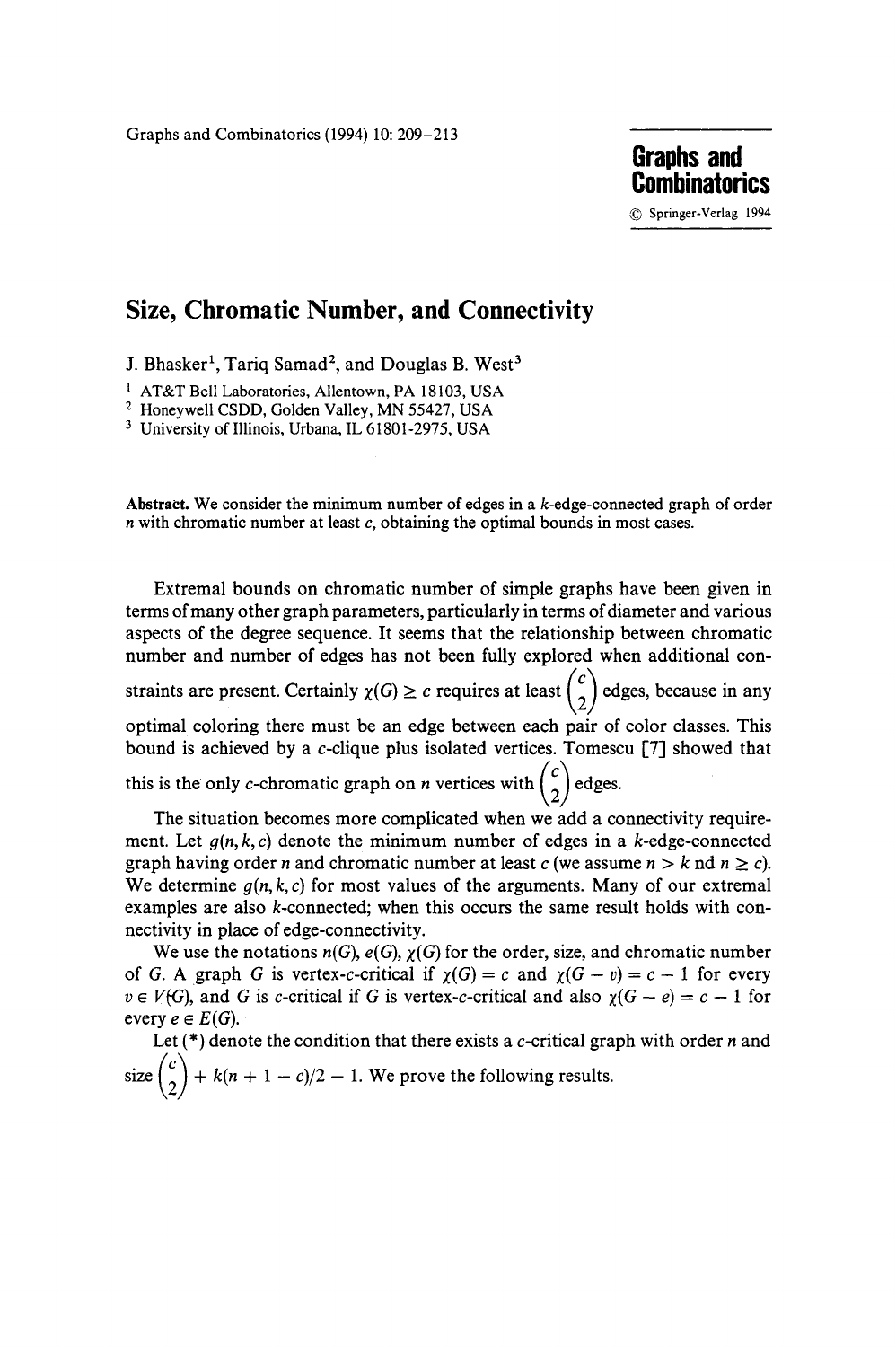210 **J. Bhasker et al.** 

$$
g(n,k,c) = \begin{cases} {c \choose 2} + n - c & \text{if } k = 1 \\ {c \choose 2} + \lceil k(n + 1 - c)/2 \rceil & \text{if } c > k \ge 2 \text{ and } n \ge c + k, \text{except:} \\ {c \choose 2} + k(n + 1 - c)/2 - 1 & \text{if } n > c = k + 1 \text{ and } (*) \\ \lceil kn/2 \rceil & \text{if } c \le \lceil (k + 1)/2 \rceil \\ \lceil kn/2 \rceil & \text{if } c \le k \text{ and } n > k + c \end{cases}
$$

*If*  $c + k > n > c > k + 1$ , then the lower bound  $g(n, k, c) \geq {c \choose 2} + \lceil k(n + 1 - c)/2 \rceil$ holds but may not be best possible. Similarly, for  $c + k > n > k > c$ , the lower bound of *[kn/2]* holds, but constructions with this value are known only for isolated cases.

The result for  $k = 1$  follows from elementary arguments.

**Theorem 1.** Every connected c-chromatic n-vertex graph has at least  $\begin{pmatrix} c \\ 2 \end{pmatrix}$  + n – c *edges, and this is best possible.* 

*Proof.* Equality holds for the graph obtained by identifying a vertex of a c-clique with an endpoint of a path having  $n - c$  edges. The lower bound is trivial for  $c = 2$ , since a connected graph has at least  $n - 1$  edges. Henceforth we assume  $c \ge 3$  and apply induction on  $n$  for fixed  $c$ .

For  $n = c$ , the bound again is trivial. For  $n > c$ , let G be a connected c-chromatic  $n$ -vertex graph with minimum number of edges  $m$ . If  $G$  is vertex-critical, then every vertex has degree at least  $c - 1$ . In this case,  $m \ge n(c - 1)/2 = n + n(c - 3)/2$  $n + c(c-3)/3 = n - c + {s \choose 2}$ . Otherwise, there exists  $x \in V(G)$  such that  $G - x$  has at least  ${c \choose 2} + n - 1 - c$  edges, and there is at least one more edge involving x.

Examination of the proof shows inductively that equality holds only for graphs consisting of a c-clique plus pendant trees.

**Theorem 2.** If 
$$
n > c > k \ge 3
$$
, then  $g(n, k, c) \ge {c \choose 2} + \lceil k(n + 1 - c)/2 \rceil$ , except  $g(n, k, c)$   
=  ${c \choose 2} + k(n + 1 - c)/2 - 1$  if  $c = k + 1$  and there is a c-critical *n*-vertex graph with  $(c - 1)(n + 1)/2 - 1$  edges.

*Proof.* Suppose G is k-edge-connected and has order n and chromatic number at least c. Dirac [2] proved that every c-critical graph is  $c - 1$ -edge-connected; since  $c > k$ , we may assume that G is c-critical or that every c-critical subgraph of G has fewer vertices.

If G is not c-critical, let H be a c-critical subgroup of G. Since  $\delta(H) \geq c - 1$ , we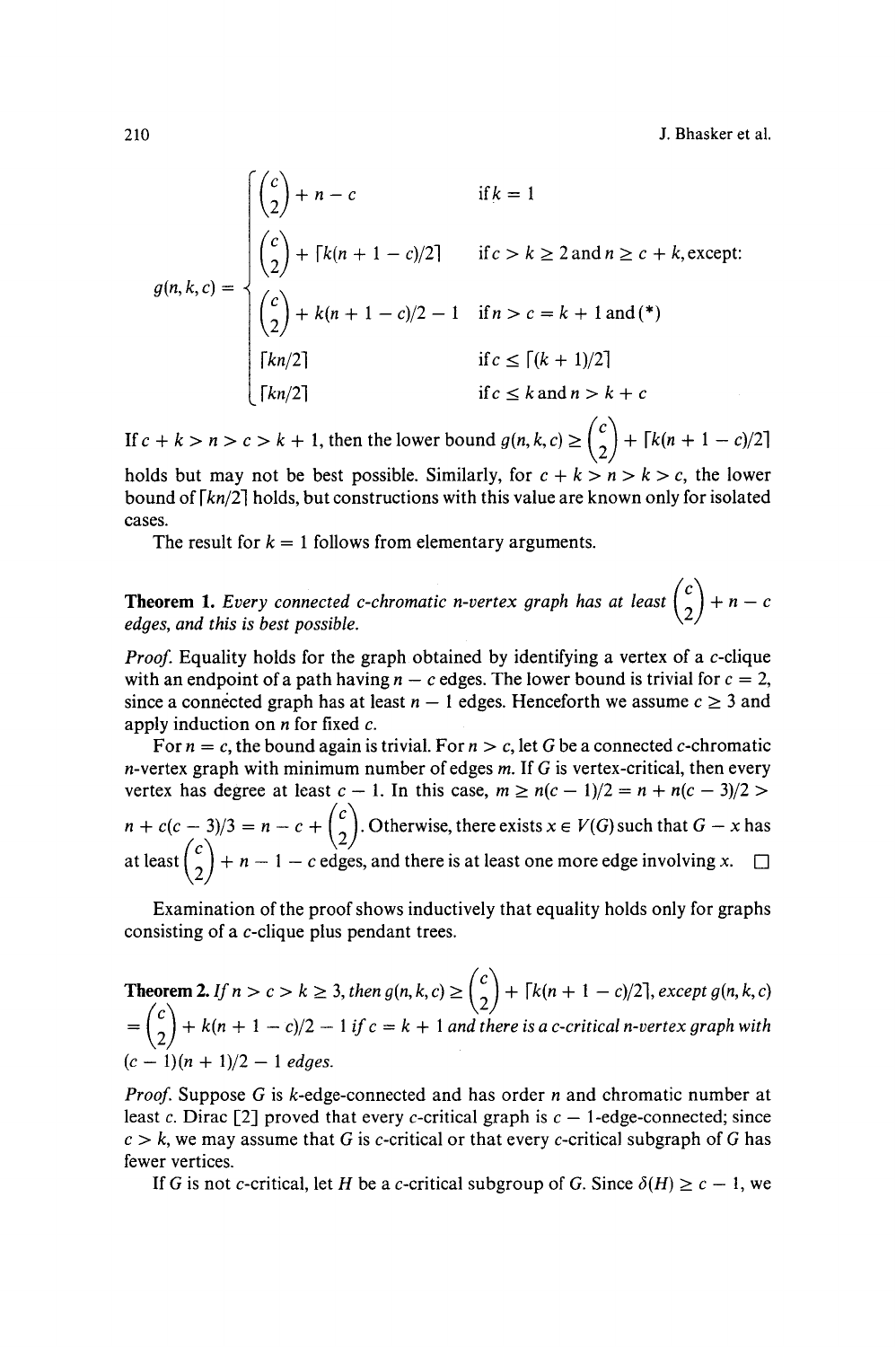Size, Chromatic Number, and Connectivity 211

have  $e(H) \ge (c - 1)n(H)/2$ . Let G' be the multigraph obtained from G by contracting every edge of H, keeping multiple edges as they arise. Since edge-disjoint paths remain between pairs of vertices, *G'* is k-edge-connected. Hence  $e(G') \geq kn(G')/2$ . Furthermore  $n(H) + n(G') = n + 1$ ,  $n(H) \ge c$ , and  $c - k - 1 \ge 0$ . Hence

$$
e(G) \ge \frac{1}{2} [(c-1)n(H) + k(n - n(H) + 1)]
$$
  
 
$$
\ge \frac{1}{2} [(c - k - 1)c + k(n + 1)] = {c \choose 2} + k(n + 1 - c)/2
$$

Now suppose G is c-critical. Since a c-critical graph is  $c - 1$ -edge-connected, we may assume  $k = c - 1$ , since the desired bound in this case is larger than the desired bound for smaller k. For  $c \geq 3$ , Dirac [3] proved that a c-critical graph of order n that is not a clique has at least  $(c - 1)(n + 1)/2 - 1$  edges. When  $k = c - 1$ , we have  $\langle \rangle$  $(k(n+1-c)/2 = (c-1)(n+1)/2$ , and hence the exception has the claimed  $\lambda$ value.  $\Box$ 

Dirac [4] subsequently characterized the c-critical graphs having  $(c - 1)(n + 1)/2$  $-1$  edges. For example, when  $c = 3$  this occurs for the odd cycles. Toft [6] presents a survey of results on color-critical graphs.

A simple construction establishes the desired upper bound when  $n \geq c + k$ . Harary [5] (see [1, p48]) constructed k-connected n-vertex graphs with  $\lceil kn/2 \rceil$  edges whenever  $n > k$ . In addition to this, we use graph operations that preserve kconnectedness. The simplest is adding a vertex with at least  $k$  neighbors. Also, if  $G$ , H are k-connected, and u, v have degree k in  $G$ , H respectively, then forming the disjoint union  $(G - u) + (H - v)$  and adding a matching between  $N_G(u)$  and  $N_H(v)$ yields a k-connected graph.

**Theorem 3.** If 
$$
n \ge c + k
$$
 and  $c \ge k \ge 2$ , then  $g(n, k, c) \le {c \choose 2} + \lceil k(n + 1 - c)/2 \rceil$ .

*Proof.* Let *H* be a *k*-connected graph with  $n - c + 1$  vertices and  $\lceil k(n - c + 1)/2 \rceil$ edges. Let v be a vertex of degree k in H. Let  $Q$  be a clique of order c, disjoint from H. Form G by adding to the disjoint union  $(H - v) + Q$  a matching from  $N_H(v)$  to  $k$  vertices in  $Q$ . Now  $G$  is  $k$ -connected, has chromatic number at least  $c$ , and has exactly  $\binom{c}{2}$  +  $\lceil k(n+1-c)/2 \rceil$  edges.  $\Box$ 

If  $n < c + k$ , this construction can be applied to a k-edge-connected multigraph with  $n - c + 1$  vertices, and the resulting G will have the desired edge-connectivity and clique number, but it will be a multigraph.

For even k, the Harary graph  $H_{n,k}$  has  $kn/2$  edges obtained by placing n vertices around a circle and joining each to its *k/2* nearest neighbors on each side. When k is odd, we join each vertex to its  $k/2 - 1$  nearest neighbors on each side and to one "opposite vertex", except that if  $n$  is also odd one vertex has an extra "opposite" vertex". In all cases, there exist cliques consisting of  $[(k + 1)/2]$  consecutive vertices on the circle.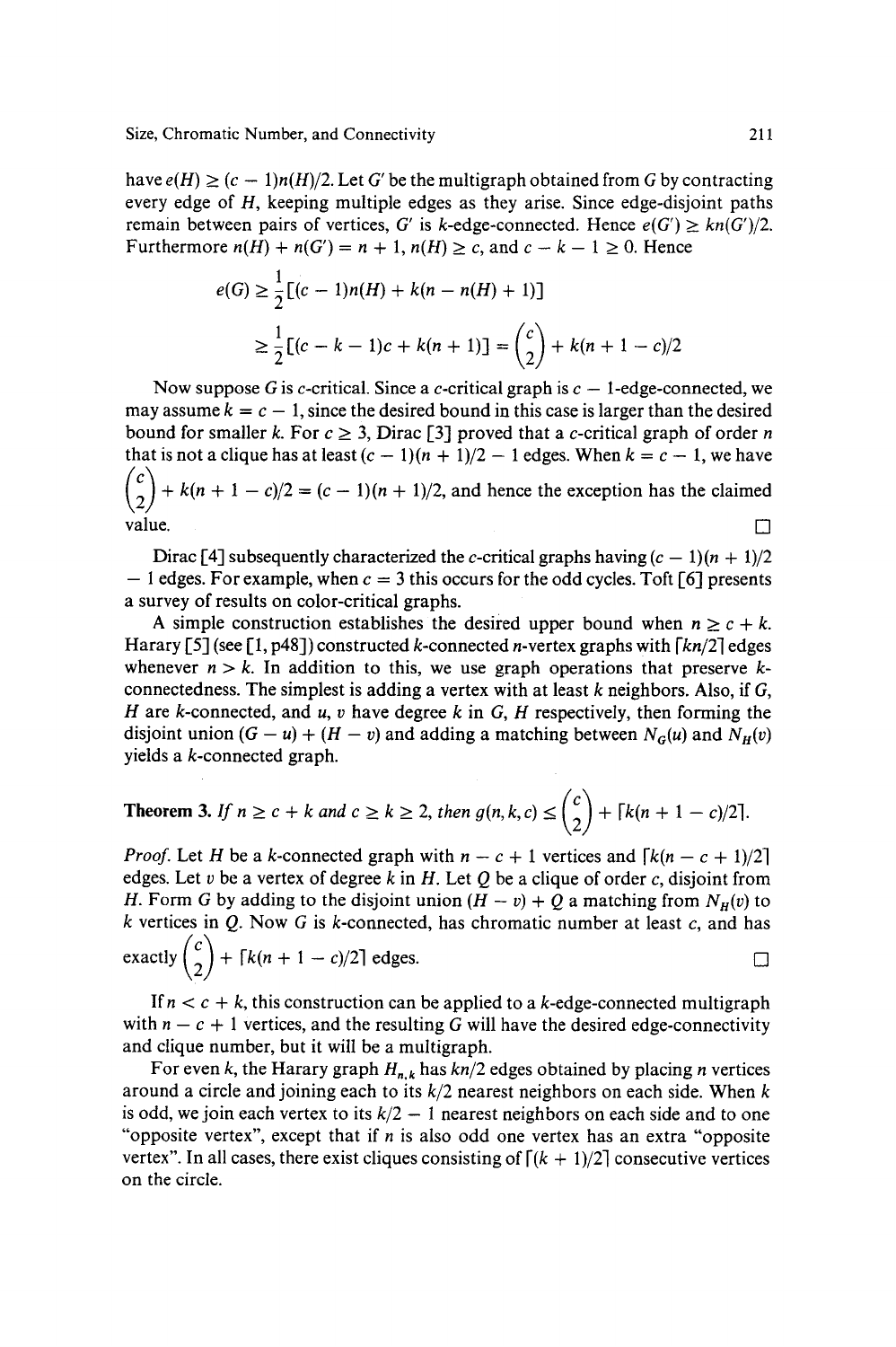When  $c \le k$ , the lower bound of  $\lceil kn/2 \rceil$  is immediate from the degree requirements on connectivity. If  $c = k$ , this bound equals  $\binom{c}{2} + \lceil k(n+1-c)/2 \rceil$ , and the construction of Theorem 3 is valid if  $n \ge 2c$ . If  $c \le [(k + 1)/2]$ , then the Harary graph  $H_{n,k}$  has sufficiently large cliques to provide the upper bound (actually,  $\chi(H_{n,k}) = \lceil (k+1)/2 \rceil + 1$  for most large n). For the case  $\lceil (k+1)/2 \rceil < c \leq k$  and  $n \geq c + k$ , adding edges to  $H_{n,k}$  to create a c-clique does not yield a good construction, but we will use these graphs in another way to obtain an optimal construction.

## **Theorem 4.** If  $c \leq [(k + 1)/2]$ , or if  $c \leq k$  and  $n > k + c$ , then  $g(n, k, c) = \lceil kn/2 \rceil$ .

*Proof.* As noted above, we need only provide a construction for the case  $k/2 + 1 <$  $c \le k$  and  $n > k + c$ . We begin with the disjoint union  $H_{n-c,k} + K_c$ . Let the vertices of the two components be  $v_1, \ldots, v_{n-c}$  and  $u_1, \ldots, u_c$ , respectively. We add edges between the components and then delete edges within the copy of  $H_{n-\epsilon,k}$  to bring the vertices of  $K_c$  to degree k and then restore the degree of the vertices in  $H_{n-c,k}$ . This yields the desired size and a c-clique, and we do this so the result is k-connected. We describe the construction and argument in detail for even  $k$ ; they are slightly more complicated for odd k.

For  $1 \le i \le c$ , we add edges from  $u_i$  to  $\{v_i, \ldots, v_{i+k-c}\}\$  to increase the degree of  $u_i$  to k. For  $1 \le i \le k-c+1$ , the degree added to  $v_i$  and to  $v_{k+1-i}$  is i. For  $k - c + 1 \le i \le c$ , the degree added to  $v_i$  is  $k - c + 1$ . To restore the degrees, we delete the edge from  $v_i$  to  $v_j$  for all  $1 \le i \le k/2$  and  $\max\{k/2 + 1, k/2 - c + i\} \le j \le k/2$  $k/2 + i$ . The upper bound in the second condition ensures that  $v_i v_j \in E(H_{n,k})$ , and the lower bound gets the degrees correct. The numerical details are illustrated in Fig. 1, which plots the added degree on the left and the deleted edges on the right.

For  $H_{n-c,k}$ , the essence of the proof of k-connectedness is that for any pair x, y of nonadjacent vertices, there are  $k/2$  internally-disjoint x, y-paths in each direction



Fig. 1. Changes in degree